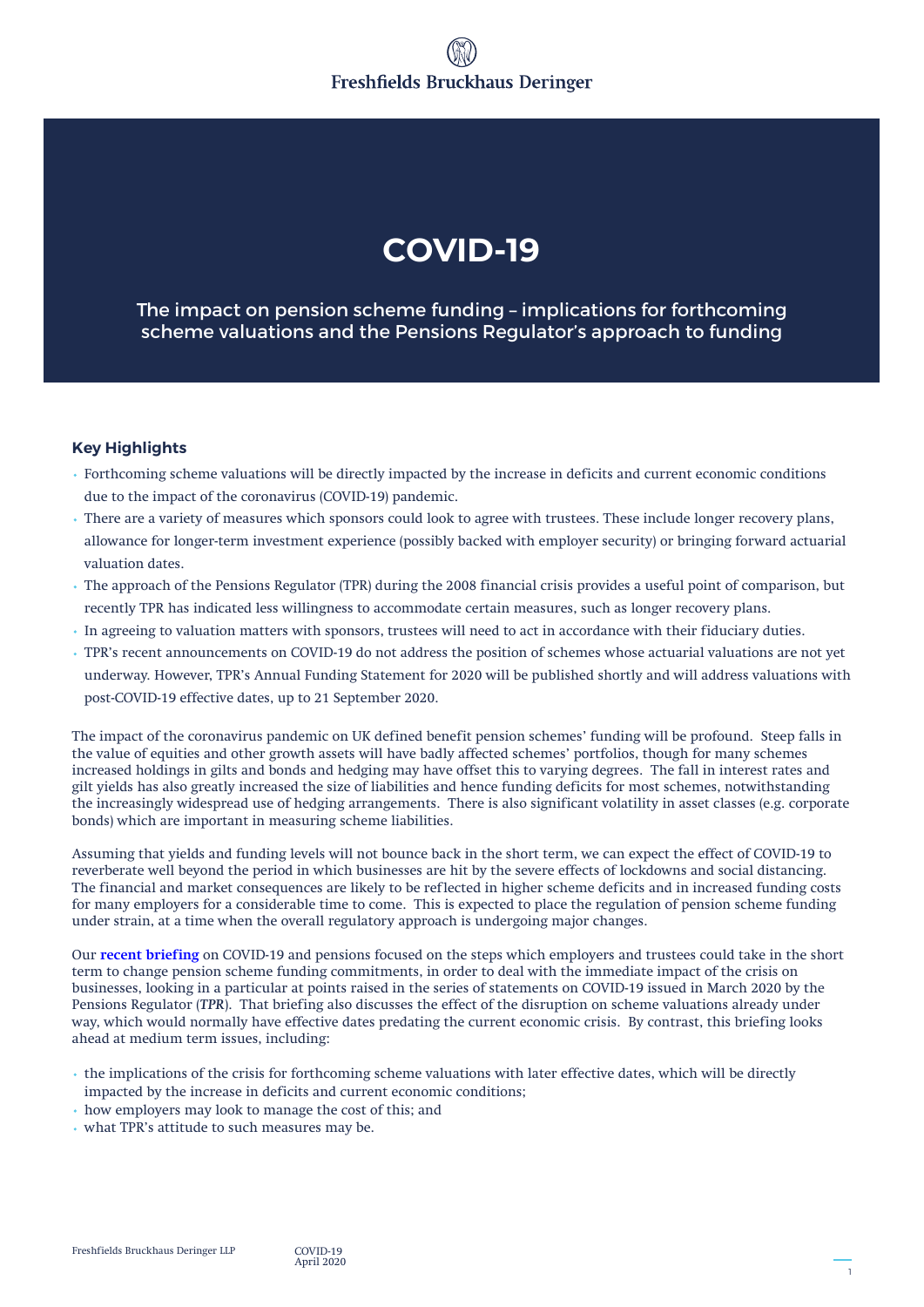#### **Consultation on new funding Code of Practice**

This will be a significant test of TPR's regulatory approach at a time when major changes are under way, with additions to the statutory funding regime being introduced by the Pension Schemes Bill currently before Parliament and with the release in March of TPR's consultation document on a new defined benefit funding Code of Practice (the *Consultation Paper* ), which sets out proposals for a new regulatory framework under which TPR will approach scheme valuations and employer's funding obligations. Our briefing discussing these changes can be found [here](http://knowledge.freshfields.com/en/Global/r/4209/covid-19_-_the_impact_on_pension_scheme_funding).

The new Code is not expected to come into effect until late 2021, and that may be delayed since the consultation period under the Consultation Paper has been extended to 2 September 2020. But the Code has immediate relevance as the approaches that underlie it are already perceived to be informing TPR's thinking. How that thinking may be applied, or adapted, in a time of major stress is an important question for TPR.

#### **TPR's Annual Funding Statement for 2020**

As discussed in our accompanying briefing, while TPR's March 2020 statements on COVID-19 discussed scheme valuations in some depth, it mainly looked at valuations already under way. TPR has said that its Annual Funding Statement for 2020, which is to be published after Easter, will provide messages relevant to all defined benefit schemes including those with post-coronavirus effective dates, up to 21 September 2020. This will provide an early indication of the extent to which TPR will be adapting the approach to address the impact of COVID-19 and how consistent this is with the broader principles discussed in the Consultation Paper.

#### **Coping with deficits in forthcoming scheme valuations**

In the medium term, forthcoming actuarial valuations will increasingly be directly affected by the economic and market effects of COVID-19 summarised above, with the result that many will disclose much larger funding deficits. These valuations should not need to be rapidly resolved, as they can be dealt with over the normal timetable allowed by legislation, which imposes deadline for resolution which is 15 months from the effective date. It is hoped that during that period the immediate effects of the crisis on many businesses will recede and more clarity as to the strength of the employer covenant for each affected scheme will emerge, allowing trustees and employers to engage on an informed basis.

However, the prospect of substantially increased funding costs will present a significant challenge to many employers, who may be looking to conserve cash and repair the damage to their businesses in the wake of the pandemic. Some of the measures that employers may look to agree with trustees include:

- longer recovery plan periods, which would soften increases in deficit repair contributions (*DRCs*);
- deferrals to increases in DRCs that flow from the increased deficit. For example, DRCs could initially remain flat with increases reflecting the higher deficit being phased in over a reasonable period which may coincide with better business performance. Potentially, employers and trustees could agree automatic triggers for DRC increases that are based on improvements in business revenues or other key indicators;
- "back-end loading" DRCs in the expectation that liability measures and hence deficits will partly revert to earlier levels over time as financial conditions change and interest rates increase;
- allowing for some of the recovery plan to be met by anticipated investment outperformance;
- adopt higher discount rates, or reducing a fall in the discount rate, by offering security over company assets, reducing the risk to the scheme of employer default;
- using an asset-backed funding arrangement, so that the embedded value of an asset used in the business can be leveraged to generate cashflows for the scheme in place of DRCs paid out of earnings;
- taking into account experience after the valuation date if this is felt appropriate, to mitigate some of the more severe short-term impacts in conditions as at the valuation date;
- bringing forward the valuation date to reflect economic and market conditions prior to COVD-19, providing the 15 month deadline can be met. As with the exercise of any discretion, care will need to be taken to ensure that this is being done for a proper purpose and to avoid the appearance of improperly "manipulating" the date. A fair view that the current valuation conditions are temporary and distorting the real funding costs for the employer would be relevant and (among other considerations) would help arrive at a proper decision.

All of these techniques, and others, have been widely used in previous periods of difficulty, especially in the wake of the 2008 financial crisis. It remains to be seen is how receptive TPR will now be to their deployment in the wake of the pandemic.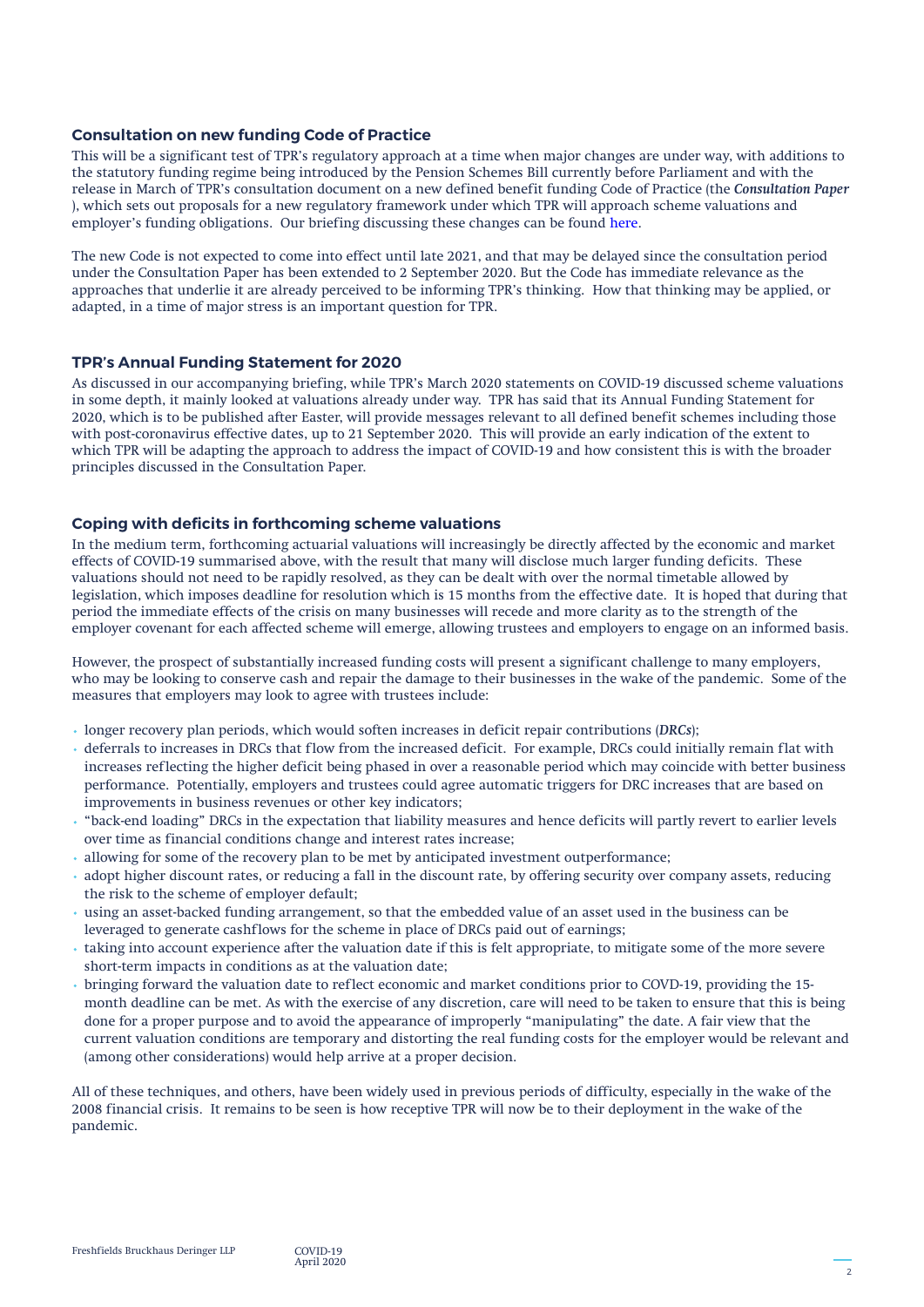## **Lessons from the aftermath of the 2008 financial crisis**

The effect of the 2008 financial crisis and its aftermath played out in scheme valuations over several years. Similar issues arose to what we are seeing today, including investment volatility, falls in the value of assets, depressed gilt yields and including quantitative easing, giving rise to low interest rates, and pressure on employers' businesses, though with that pressure being less extreme than what is unfolding for many businesses now.

TPR's approach to valuations in that period, which may provide a useful point of comparison, showed a mixed approach to these issues:

- downplaying the importance of short-term investment volatility, despite its immediate impact on deficits, given that the investments were funding very long-term benefit obligations;
- consistently saying that technical provisions funding targets should be realistic and rigorous, and strongly discouraging moves to soften actuarial assumptions in order to lessen the impact of reduced yields on liability valuations, an approach which meant that employers and trustees should accept much larger deficits; but
- giving due allowance to what employers could afford to pay, and thereby accommodating some flexibility in the setting of deficit recovery plans, in particular the use of longer recovery plan timetables and back-end loading of contributions, to offset the impact of increased deficits, with the possibility that recovery plans could be revised as financial conditions changed.

This overall approach was consistent with TPR's oft-stated view that the most important element of flexibility in the UK pension scheme lies in the agreement of recovery plans, which could act as a "safety valve" for employers when dealing with the effects of volatility in assets and liabilities as well as changes in business performance and outlook. TPR also showed a cautious willingness to accept the use of collateralised structures such as asset-backed funding arrangements.

At the same time, the perception that increased deficits were acting as a drag on UK business and on economic recovery led to efforts at reform. Most notably, the statutory objectives of TPR were amended. Initially its objectives which were relevant to funding matters were those of protecting pension scheme benefits and reducing the risk of claims being made on the Pension Protection Fund (*PPF*). A change to its governing legislation added the objective of minimising adverse impact on the sustainable growth of an employer when regulating scheme funding – expressly requiring TPR to balance the interests of employers with those of scheme members and the PPF when carrying out this function.

### **Rebuilding scheme funding in today's regulatory environment**

There was a retreat from that willingness to give more weight to employer business objectives in the wake of the BHS and Carillion insolvencies, which prompted intense political and media scrutiny of TPR and pension scheme trustees, and caused a general political shift to stricter and a more risk-averse approach to pensions regulation, most prominently in the Pension Schemes Bill and its introduction of more TPR powers and new, very widely drafted criminal offences.

That shift has also, to a large extent, influenced the design of the new Code and its regulatory framework. While the flexibilities that are inherent in the "scheme specific" funding regime will remain in place, the approach described in the Consultation Paper, with the introduction of "Fast Track" and "Bespoke" supervision processes, seems intended to discourage the agreement of valuation and funding packages that fall outside the narrow parameters needed to fall within the Fast Track process.

In its attitude to recovery plans, the Consultation Paper indicates that TPR will be less willing to accommodate some of the approaches to ensuring that DRCs would remain affordable for employers. For instance, TPR is consulting on whether fixed recovery plan lengths of around 6 years might be appropriate for the Fast Track, with recovery plans beyond this length requiring explanation under the Bespoke track. This is based on the maximum period of covenant visibility for most employers being 3-5 years (of course, in the current uncertainty the period of covenant visibility is likely to be significant less than this).

TPR is also concerned about a number of schemes with back-ended loaded recovery plans, which in some cases use extreme forms such as low or zero DRCs in the earlier years followed by steep increases or even a small number of bullet payments in later stages. This may have been used to minimise payments to schemes until the next valuation (in the hope that by then the funding shortfall will have reduced and contribution levels can be renegotiated) or artificially shorten the recovery plan length (so that the scheme does not appear as an outlier). The Consultation Paper asks for feedback on guidelines and restrictions on back-end loading.

The rigorous scrutiny that TPR intends to apply to valuations in the Bespoke process sends a signal that employers will need to push hard for divergent proposals to be accepted without TPR objection or challenge. This in turn will deter many trustees from agreeing to such proposals, as it will increase the perceived risk of doing so. Another concern here is the provision in the Pension Schemes Bill for new regulations that will set out mandatory factors to consider when assessing whether a recovery plan is "appropriate" and therefore one that complies with legislation. It is not yet clear what such

April 2020